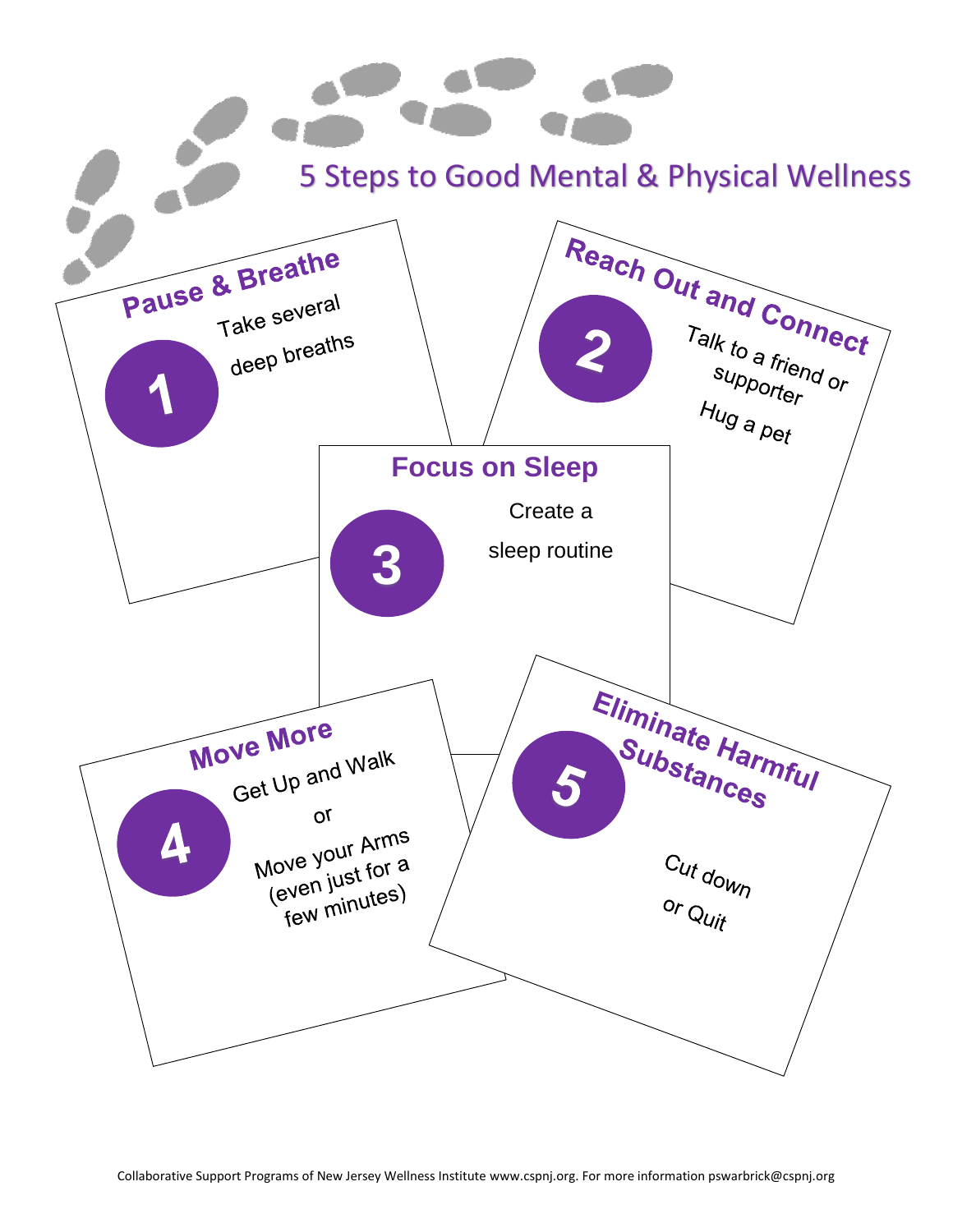# **Step #1:** Pause & Breathe

- Meditation and mindfulness activities help you manage and reduce stress.
- <sup>
®</sup> Regular mindfulness practice improves mood and ability to focus.
- Yoga, tai chi, and similar activities offer exercise, mindfulness, and relaxation, especially if you pay attention to your breathing and focus on the present moment.

# **Step #2:** Reach Out and Connect with Someone

- <sup>38</sup> Talk to a friend or supporter—social support relieves stress and can even keep you healthy.
- Hug a pet! Spending time with animals can be calming and make you feel less alone. Taking care of a pet can give you a sense of purpose.
- $\circledast$  Spend time around other people in your community.

# **Step #3:** Focus on Sleep

- <sup>®</sup> Create a sleep routine. Be consistent with the times you go to sleep and wake up.
- Sleep refreshes your mind and your mood, helps your body heal, and improves your memory.
- Sleep in a cool, dark space. Avoid large meals, caffeine, and alcohol before bedtime.

#### **Step #4:** Move More

- $\circledast$  Try walking just 10 minutes 3 times/day for 3 days out of each week.
- Moving more may help you control weight, lower your risk of heart disease, and lengthen your life.
- Walking and moving more can help improve your mood and reduce symptoms of depression.

### **Step #5**: Eliminate Harmful Substances

- Cut down or quit smoking, other types of tobacco and nicotine, alcohol, opioids, and other harmful drugs.
- $\circledast$  Many harmful substances cause mental and physical health problems
- Many harmful substances are linked to depression and suicide.
- Alcohol, and other substances can disrupt your sleep.
- $\circledast$  Many harmful substances are associated with cancer, liver problems, heart disease, difficulty breathing and more.

# **5 Steps to Good Mental & Physical Wellness**

















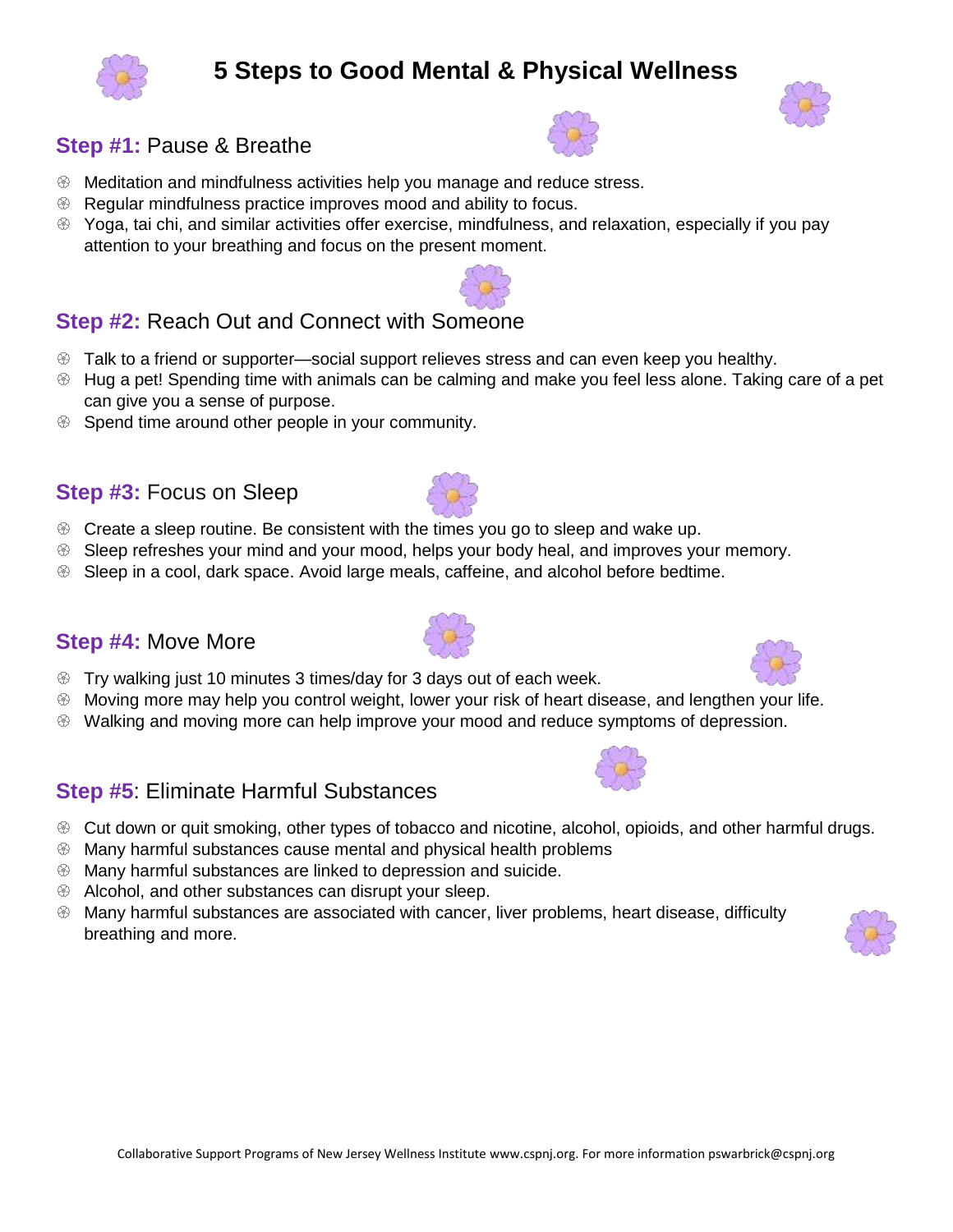# **Resources: 5 Steps to Good Physical and Mental Wellness**

#### **Step #1: Pause and Breathe**

- Relaxation techniques: Breath control help quell errant stress response https://www.health.harvard.edu/mind-and-mood/relaxation-techniques-breath-control-helps-quell-errant-stress-response
- National Center for Complementary and Integrative Health: Meditation In Depth https://nccih.nih.gov/health/meditation/overview.htm
- The role for mindfulness in public health https://www.globalhealthnow.org/2017-03/role-mindfulness-public-health
- Russell & Siegmund: What and who? Mindfulness in the mental health setting https://www.ncbi.nlm.nih.gov/pmc/articles/PMC5353507/
- Yoga with Adrienne (a YouTube channel) https://www.youtube.com/user/yogawithadriene
- Use a free meditation app (like Calm, Insight Timer, Aura, or Simple Habit)
- You can find lots of guided meditations and relaxing music on YouTube

#### **Step #2: Reach Out and Connect with Someone**

- Cohen (2006): Social relationships and health http://www.psy.cmu.edu/~scohen/AmerPsycholpaper.pdf
- Brooks et al. (2018): The power of support from companion animals… https://www.ncbi.nlm.nih.gov/pmc/articles/PMC5800290/
- How social support contributes to psychological health https://www.verywellmind.com/social-support-for-psychological-health-4119970
- Find local groups focused on your interests You can search for various types of groups on https://www.meetup.com
- Get to know your neighborhood Search by your address (you do have to submit your email address) at https://nextdoor.com/
- Find a volunteer opportunity https://www.unitedway.org/our-impact/work/volunteering
- Visit your local animal shelter or human society to help out and make some furry friends

#### **Step #3: Focus on Sleep**

- Centers for Disease Control and Prevention: Sleep and chronic disease https://www.cdc.gov/sleep/about\_sleep/chronic\_disease.html
- Centers for Disease Control and Prevention: Tips for better sleep https://www.cdc.gov/sleep/about\_sleep/sleep\_hygiene.html
- National Sleep Foundation www.sleep.org
- Find a guided meditation that focuses on getting to sleep Try an app like Calm, Insight Timer, Aura, or Simple Habit, or search on YouTube
- Use a sleep-tracking app to learn more about how you sleep Examples include Sleep Cycle, Sleep Score, Pillow Automatic Sleep Tracker, or Alarm Clock Xtreme